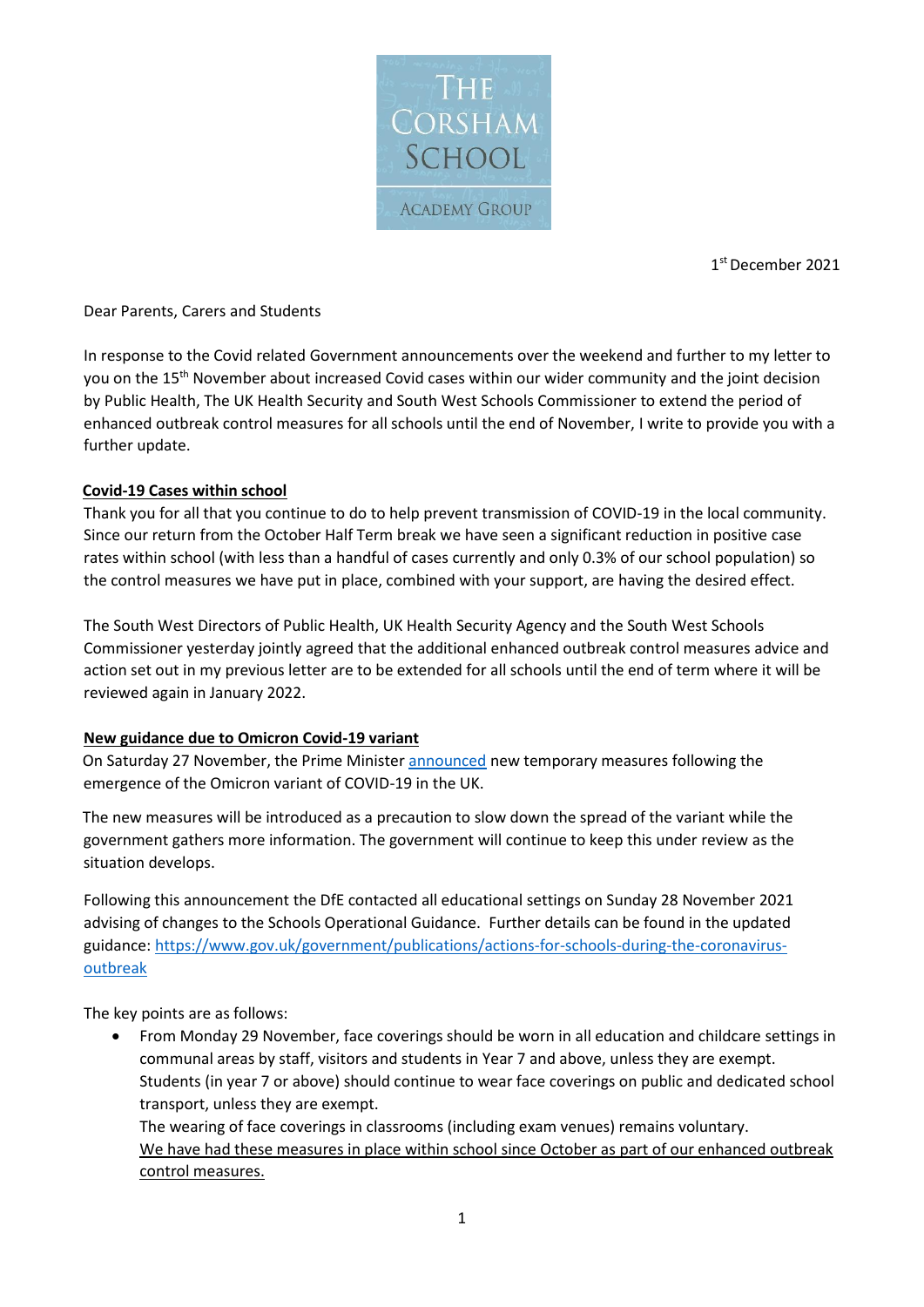- The [current guidance on contact tracing and isolation](https://www.gov.uk/government/publications/covid-19-stay-at-home-guidance/stay-at-home-guidance-for-households-with-possible-coronavirus-covid-19-infection?utm_source=28%20November%202021%20C19&utm_medium=Daily%20Email%20C19&utm_campaign=DfE%20C19) remains in place. In addition to these, any suspected or confirmed close contacts of the Omicron variant will be asked to isolate for 10 days regardless of vaccination status or age. You will be contacted directly by NHS Test and Trace and told to isolate.
- Schools and colleges "will want to consider whether to go ahead with planned international educational visits at this time, recognising the risk of disruption to education resulting from the need to isolate and test on arrival back into the UK".

### **Plans for COVID-19 testing in education and childcare settings over the holidays and on return in January**.

In addition to asking that students continue to participate in weekly LFD home testing over the Christmas holiday, all secondary schools have been asked to prepare to test their pupils once on-site on their return in January, in a similar way that was required on their return in September. After this test on return, pupils should continue to test in line with government guidelines.

# **Arrangements for assisted COVID-19 testing on return in January and the need for a staggered return.**

At the start of Term 3 in January, before students are allowed to return to school, all students with consent will be required to take one on-site lateral flow device test in the same way as took place on their return to school in September.

All students will have their one assisted lateral flow device test in school and will then return home. If their LFD result returns as negative they will be able to start school the very next school day. If their LFD result returns positive they will then need to stay and home and follow the positive result self-isolation advice.

Unfortunately, because of the requirement to carry out one on-site assisted test on students' return in January, we will need to stagger the start of term for different year groups in order to accommodate all our students through the test centre. We continue to work on this plan and our aim is to ensure all students with consent receive their one required test and return to learning with us on site as quickly as possible. We will be back in touch with these finalised plans as soon as we have confirmed them.

### **Covid-19 Vaccinations**

All eligible staff and students aged 12 and over are encouraged to take up the offer of the vaccine, including boosters, as vaccines are our best defence against COVID-19. They help protect young people and adults, and benefit those around them. Vaccination makes people less likely to catch the virus and less likely to pass it on. Yesterday it was announced:

- all adults aged 18 to 39 years should be offered a booster dose, in order of descending age groups. To be given no sooner than three months after the primary course
- all severely immunosuppressed individuals should be offered their booster dose no sooner than three months after completing their primary course of 3 doses
- young people aged 12 to 15 years should receive a second dose of the Pfizer-BioNTech COVID-19 vaccine, no sooner than twelve weeks after the first dose.

To book a vaccination, please visit: [Book or manage a coronavirus \(COVID-19\) vaccination](https://www.nhs.uk/conditions/coronavirus-covid-19/coronavirus-vaccination/book-coronavirus-vaccination/) [–](https://www.nhs.uk/conditions/coronavirus-covid-19/coronavirus-vaccination/book-coronavirus-vaccination/) [NHS](https://www.nhs.uk/conditions/coronavirus-covid-19/coronavirus-vaccination/book-coronavirus-vaccination/)  [\(www.nhs.uk\).](https://www.nhs.uk/conditions/coronavirus-covid-19/coronavirus-vaccination/book-coronavirus-vaccination/)

### **Existing control measures - a reminder**

As way of reassurance, the following control measures will remain in place:

- Face coverings must be worn on school transport and inside in communal areas
- Ventilation of all classrooms and indoor spaces